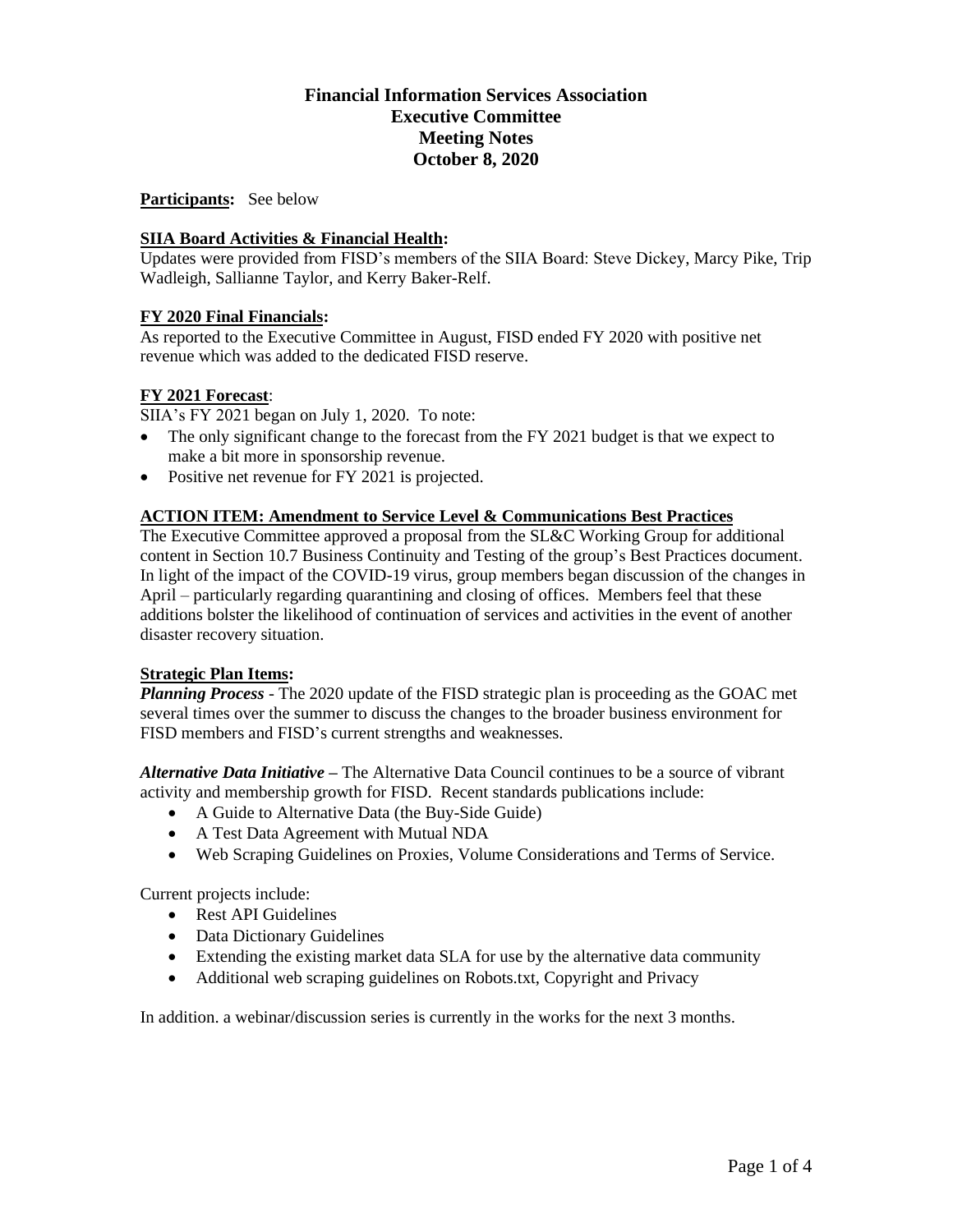*Buyside update* **-** David Anderson has been conducting ongoing buyside meetings including discussion on ESG. In the spirit of constant improvement, we are setting up a small advisory group to guide us to an optimal program that will provide value to existing members and attract new members. Ideas being discussed include conducting a buyside focused benchmark study and providing some negotiations skills training. Furthermore, we are looking at how we can leverage the successful discussions of the Alt Data Council for the benefit of the more traditional buyside community.

### **Events:**

### *April-August 2020:*

Due to COVID-19, all of the events that FISD offered during this period were virtual. The virtual meetings and webinars were generally successful with solid attendance and high attendee satisfaction.

### *WFIC*

Due to pandemic-driven delays in WFIC planning, and ongoing uncertainty, the FISD staff plans to move WFIC from September/October 2021 to April/May of 2022. It may also be necessary to change the location or format of the event. Anika King is currently working with international chain hotels to determine options. One goal of her research will be to a find a potential 2022 date that can be moved, if necessary, without incurring financial liability.

#### *Asia Financial Information Conference 2021:*

- Event has been rescheduled to May/June 2021 due to coronavirus concerns but will likely need to be postponed again.
- Six sponsors have been signed including three "Founding Sponsors".

### *Sponsor Relations*

After pivoting to virtual events in the wake of COVID-19, FISD was able to deliver enough value to sponsors in the April-June period to retain a significant majority of its sponsor revenue in FY 2020. For CY 2021, we are liaising with 2020 sponsors and additional prospects. To better serve Global Sponsors next year, we will limit the total number of packages to four. Packages have been redesigned to cover on-line and in-person events.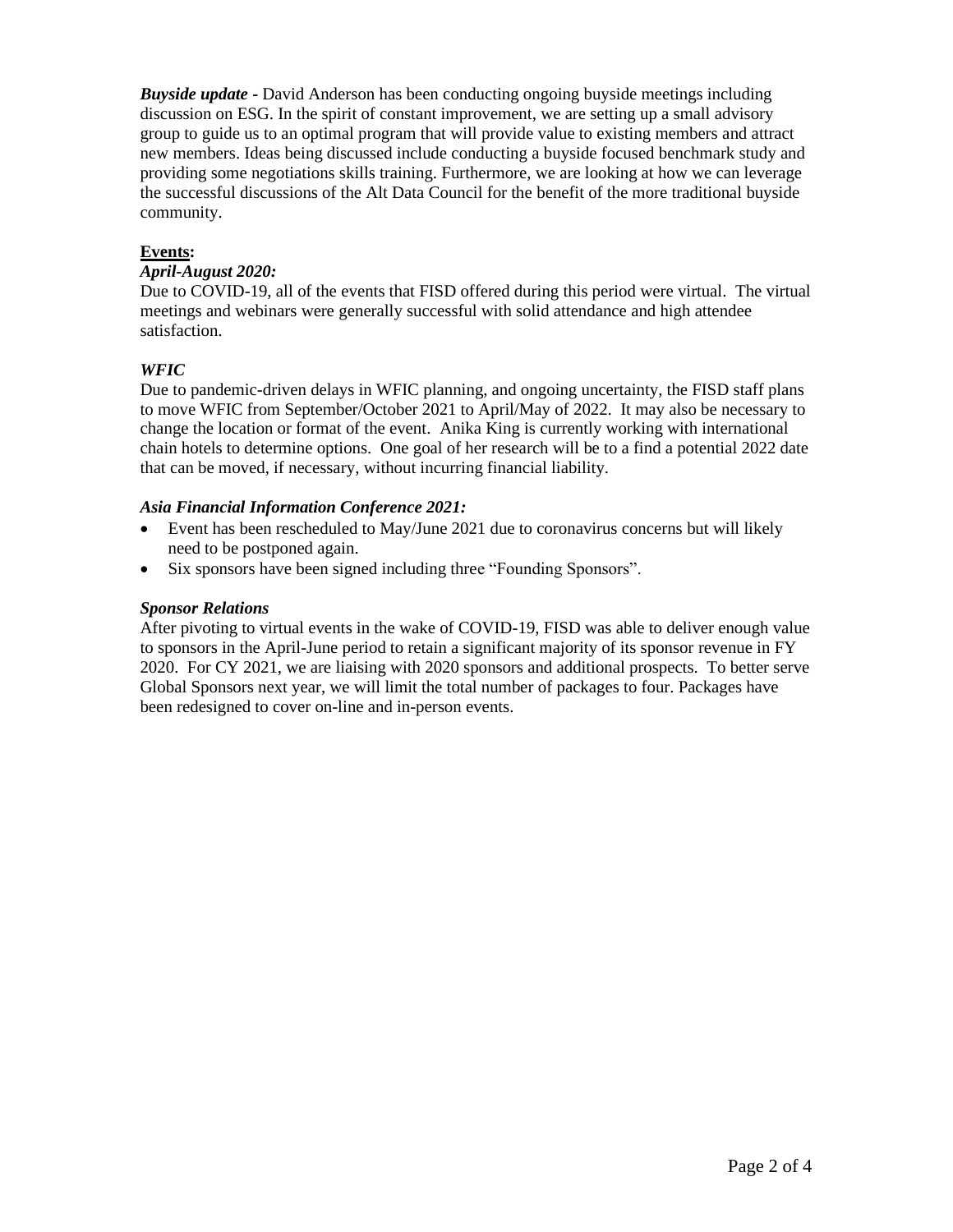*CY 2020 Event Schedule:*

| 9/24/2020  | Greg IP, WSJ<br>FISD Webinar: The Outlook for the U.S. and<br><b>Global Economies</b>               |
|------------|-----------------------------------------------------------------------------------------------------|
|            |                                                                                                     |
| 10/1/2020  | Webinar: Developing Software with Market Data                                                       |
| 10/8/2020  | Asia Happy Hour                                                                                     |
| 10/14/2020 | Webinar: Improving Communication and Project<br>Management in the Financial Information<br>Industry |
| 10/15/2020 | Webinar: Alternative Data Council - How the<br>Industry is Helping the Newbies Get Data to Flow     |
| 10/22/2020 | <b>FISD Brazil</b>                                                                                  |
| 10/29/2020 | Zoom Meeting: Alternative Data Council - How<br>the Sell-Side Creates Value from Data               |
| 11/12/2020 | Webinar: Industry Disruption                                                                        |
| November   | Webinar: Cannabis                                                                                   |
| Nov/Dec    | Webinar: Vend of Record                                                                             |
| Nov/Dec    | Alt Data Council: Web Scraping                                                                      |
| December   | Webinar: Data Management                                                                            |
| December   | <b>FISD Day</b>                                                                                     |
|            |                                                                                                     |

### **Professional Certification:**

*Program Statistics*

- FY2020 final revenue was just short of budget
- Revenue spike is expected as we recognize revenue from at-home exams purchasers who have accessed online training
- 1,653 people FIA certified as of September 23, 2020
- 153 outstanding vouchers from volume purchases amounts to  $\sim$ \$2,295 maximum liability as FISD is charged for at-home tests
- 137 upcoming exams scheduled; of the 34 exams scheduled, 23 are voucher registrations – amounts to ~\$2,055 FY2020 liability as FISD is charged for at-home tests

## *Program Growth/Marketing*

- **Pivot to Virtual:** FISD has partnered with eTrainer Learning Modules to sell a bundled at-home exam + eTraining package for \$425. This offer has proven to be as popular as it is convenient – due to demand, it was extended past the planned June 30 sunset date. Because FISD saves on test center fees, splitting revenue with Learning Modules on this activity allows this deal to be profitable for both parties.
- **Broad reach:** We have seen our sales mix change from majority bulk purchases to majority individual or small group purchases as a result of the all-inclusive bundle. Sales cycles are shorter, but less profitable. The deal has been used by 60 firms – far more than would have been typical for a similar period in a previous year.
- **Adding Technology Module in 2021:** In addition to launching a refreshed FISD FIA exam, an entirely new Level 2 certification is coming next year.

*ProCert updates to FIA syllabus and exam* **–** The Syllabus update with the updated question bank was completed in April. We have deferred broad introduction of these new materials until 2021 to allow for the development of training materials by Learning Modules and others.